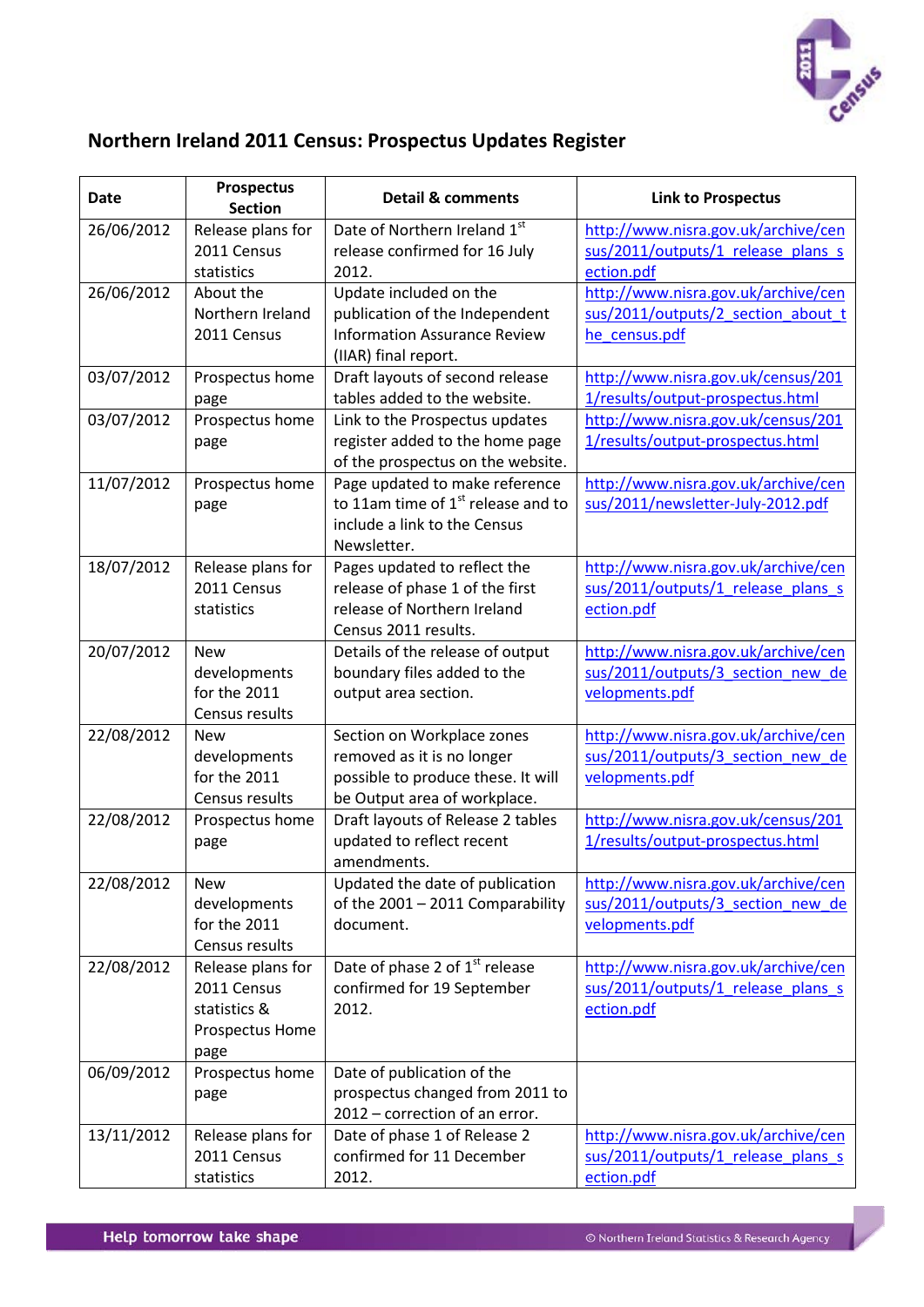

| <b>Date</b> | <b>Prospectus</b><br><b>Section</b>                                                   | <b>Detail &amp; comments</b>                                                                                                                                                                          | <b>Link to Prospectus</b>                                                                               |
|-------------|---------------------------------------------------------------------------------------|-------------------------------------------------------------------------------------------------------------------------------------------------------------------------------------------------------|---------------------------------------------------------------------------------------------------------|
| 13/11/2012  | Release plans for<br>2011 Census<br>statistics                                        | Date of release of UK population<br>estimates updated to reflect<br>decision of 17 <sup>th</sup> December 2012<br>for 1 <sup>st</sup> release.                                                        | http://www.nisra.gov.uk/archive/cen<br>sus/2011/outputs/1 release plans s<br>ection.pdf                 |
| 05/12/2012  | Prospectus home<br>page                                                               | Draft layouts of Key Statistics<br>tables updated to reflect changes<br>since first shown in the Northern<br>Ireland 2011 Census prospectus.                                                          | http://www.nisra.gov.uk/census/201<br>1/results/output-prospectus.html                                  |
| 11/12/2012  | Release plans for<br>2011 Census<br>statistics                                        | Release plans section updated to<br>reflect the release of the first<br>phase of 2 <sup>nd</sup> release tables.                                                                                      | http://www.nisra.gov.uk/archive/cen<br>sus/2011/outputs/1 release plans s<br>ection.pdf                 |
| 17/12/2012  | Release plans for<br>2011 Census<br>statistics                                        | Release plans section updated to<br>reflect the release of the first<br>phase of UK population<br>estimates.                                                                                          | http://www.nisra.gov.uk/archive/cen<br>sus/2011/outputs/1_release_plans_s<br>ection.pdf                 |
| 17/12/2012  | Northern Ireland<br>Census 2011<br>Prospectus:<br>Release schedule<br>& table titles. | Section updated to show what<br>Key statistics tables where<br>released and update the quick<br>statistics list to reflect decisions<br>taken as a result of what was<br>published in key statistics. | http://www.nisra.gov.uk/census/201<br>1/results/output-prospectus.html                                  |
| 30/01/2013  | Release plans for<br>2011 Census<br>statistics                                        | Release plans section updated to<br>reflect the release of phase 2 of<br>2 <sup>nd</sup> release tables.                                                                                              | http://www.nisra.gov.uk/archive/cen<br>sus/2011/outputs/1 release plans s<br>ection.pdf                 |
| 28/02/2013  | Release plans for<br>2011 Census<br>statistics                                        | Release plans section updated to<br>reflect the release of phase 3 of<br>2 <sup>nd</sup> release tables. Quick Statistics<br>and the remainder of the<br>population and household<br>estimates.       | http://www.nisra.gov.uk/archive/cen<br>sus/2011/outputs/1 release plans s<br>ection.pdf                 |
| 28/02/2013  | Release plans for<br>2011 Census<br>statistics                                        | Updated to notify users of the<br>change in order of the release of<br>Detailed and Local Characteristics<br>tables.                                                                                  | http://www.nisra.gov.uk/archive/cen<br>sus/2011/outputs/1_release_plans_s<br>ection.pdf                 |
| 18/04/2013  | Release plans for<br>2011 Census<br>statistics                                        | Updated Release 2 section to<br>explain the release of 3 further<br>quick statistics tables on<br>18/04/13.                                                                                           | http://www.nisra.gov.uk/archive/cen<br>sus/2011/outputs/1 release plans s<br>ection.pdf                 |
| 18/04/2013  | Release plans for<br>2011 Census<br>statistics                                        | Date of phase 1 of release 3<br>confirmed for 16 May 2013.                                                                                                                                            | http://www.nisra.gov.uk/archive/cen<br>sus/2011/outputs/1 release plans s<br>ection.pdf                 |
| 18/04/2013  | Prospectus home<br>page                                                               | Draft layouts of tables to be<br>included in Phase 1 of Release 3<br>added to the prospectus.                                                                                                         | http://www.nisra.gov.uk/archive/cen<br>sus/2011/results/detailed-<br>characteristics-table-layouts.xlsx |
| 18/04/2013  | Prospectus home<br>page                                                               | The "Northern Ireland Census<br>2011 Prospectus: Release<br>schedule & table titles" was<br>updated with a provisional list of                                                                        | Northern Ireland Census 2011<br>Prospectus: Release schedule & table<br>titles                          |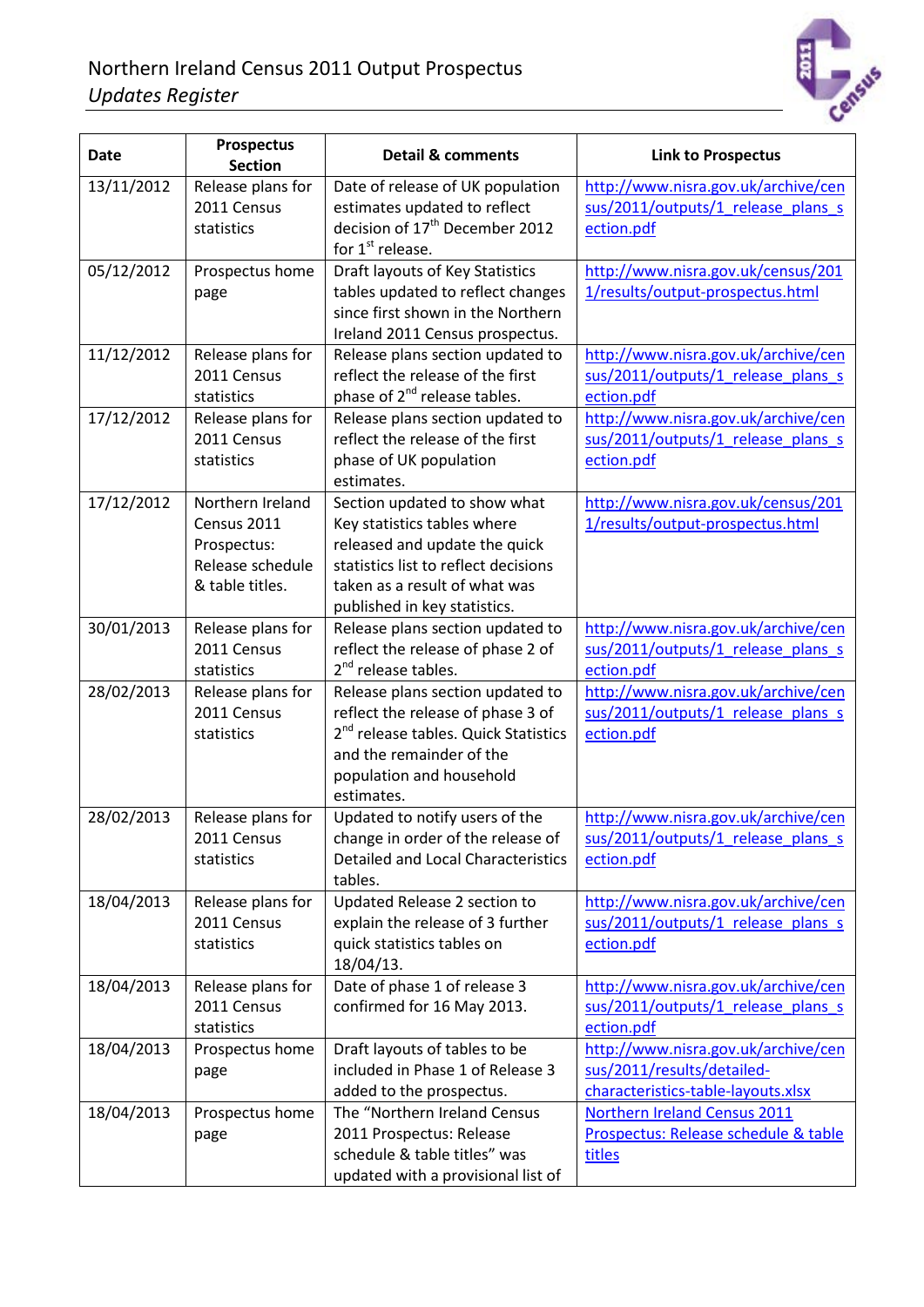

| <b>Date</b> | <b>Prospectus</b><br><b>Section</b>            | <b>Detail &amp; comments</b>                                                                                                                                                                                                     | <b>Link to Prospectus</b>                                                                               |
|-------------|------------------------------------------------|----------------------------------------------------------------------------------------------------------------------------------------------------------------------------------------------------------------------------------|---------------------------------------------------------------------------------------------------------|
|             |                                                | tables to be included in Release<br>3.                                                                                                                                                                                           |                                                                                                         |
| 16/05/2013  | Release plans for                              | Release plans section updated to                                                                                                                                                                                                 | http://www.nisra.gov.uk/archive/cen                                                                     |
|             | 2011 Census                                    | reflect the release of phase 1 of                                                                                                                                                                                                | sus/2011/outputs/1 release plans s                                                                      |
|             | statistics                                     | Release 3 tables.                                                                                                                                                                                                                | ection.pdf                                                                                              |
| 31/05/2013  | Release plans for<br>2011 Census<br>statistics | Date of phase 2 of release 3<br>confirmed for 28 June 2013.                                                                                                                                                                      | http://www.nisra.gov.uk/archive/cen<br>sus/2011/outputs/1_release_plans_s<br>ection.pdf                 |
| 31/05/2013  | Prospectus home<br>page                        | Draft layouts of tables to be<br>included in Phase 2 of Release 3<br>added to the prospectus.                                                                                                                                    | http://www.nisra.gov.uk/archive/cen<br>sus/2011/results/detailed-<br>characteristics-table-layouts.xlsx |
| 31/05/2013  | Prospectus home<br>page                        | The "Northern Ireland Census<br>2011 Prospectus: Release<br>schedule & table titles" was<br>updated with changes to the<br>provisional list of tables to be<br>included in Release 3, identifying<br>phases for proposed tables. | Northern Ireland Census 2011<br>Prospectus: Release schedule & table<br>titles                          |
| 28/06/2013  | Release plans for                              | Release plans section updated to                                                                                                                                                                                                 | http://www.nisra.gov.uk/archive/cen                                                                     |
|             | 2011 Census                                    | reflect the release of phase 2 of                                                                                                                                                                                                | sus/2011/outputs/1 release plans s                                                                      |
|             | statistics                                     | Release 3 tables.                                                                                                                                                                                                                | ection.pdf                                                                                              |
| 14/08/2013  | Release plans for                              | Date of phase 3 of release 3                                                                                                                                                                                                     | http://www.nisra.gov.uk/archive/cen                                                                     |
|             | 2011 Census                                    | confirmed for 11 September                                                                                                                                                                                                       | sus/2011/outputs/1 release plans s                                                                      |
|             | statistics                                     | 2013.                                                                                                                                                                                                                            | ection.pdf                                                                                              |
| 14/08/2013  | Prospectus home<br>page                        | Draft layouts of tables to be<br>included in Phase 3 of Release 3<br>added to the prospectus.                                                                                                                                    | http://www.nisra.gov.uk/census/201<br>1/results/output-prospectus.html                                  |
| 14/08/2013  | Prospectus home<br>page                        | The "Northern Ireland Census<br>2011 Prospectus: Release<br>schedule & table titles" was<br>updated with changes to the list<br>of tables to be included in the 1st<br>3 phases of Release 3.                                    | Northern Ireland Census 2011<br>Prospectus: Release schedule & table<br>titles                          |
| 14/08/2013  | Release plans for                              | Date of publication of postcode                                                                                                                                                                                                  | http://www.nisra.gov.uk/archive/cen                                                                     |
|             | 2011 Census                                    | estimates confirmed for 26                                                                                                                                                                                                       | sus/2011/outputs/1 release plans s                                                                      |
|             | statistics                                     | September 2013.                                                                                                                                                                                                                  | ection.pdf                                                                                              |
| 11/09/2013  | Release plans for                              | Release plans section updated to                                                                                                                                                                                                 | http://www.nisra.gov.uk/archive/cen                                                                     |
|             | 2011 Census                                    | reflect the release of phase 3 of                                                                                                                                                                                                | sus/2011/outputs/1_release_plans_s                                                                      |
|             | statistics                                     | Release 3 tables.                                                                                                                                                                                                                | ection.pdf                                                                                              |
| 26/09/2013  | Release plans for                              | Release plans section updated to                                                                                                                                                                                                 | http://www.nisra.gov.uk/archive/cen                                                                     |
|             | 2011 Census                                    | reflect the release of postcode                                                                                                                                                                                                  | sus/2011/outputs/1 release plans s                                                                      |
|             | statistics                                     | estimates.                                                                                                                                                                                                                       | ection.pdf                                                                                              |
| 30/10/2013  | Release plans for                              | Date of phase 4 of release 3                                                                                                                                                                                                     | http://www.nisra.gov.uk/archive/cen                                                                     |
|             | 2011 Census                                    | confirmed for 28 November                                                                                                                                                                                                        | sus/2011/outputs/1 release plans s                                                                      |
|             | statistics                                     | 2013.                                                                                                                                                                                                                            | ection.pdf                                                                                              |
| 30/10/2013  | Release plans for                              | Microdata section updated with                                                                                                                                                                                                   | http://www.nisra.gov.uk/archive/cen                                                                     |
|             | 2011 Census                                    | more information on the types of                                                                                                                                                                                                 | sus/2011/outputs/1 release plans s                                                                      |
|             | statistics                                     | product being developed.                                                                                                                                                                                                         | ection.pdf                                                                                              |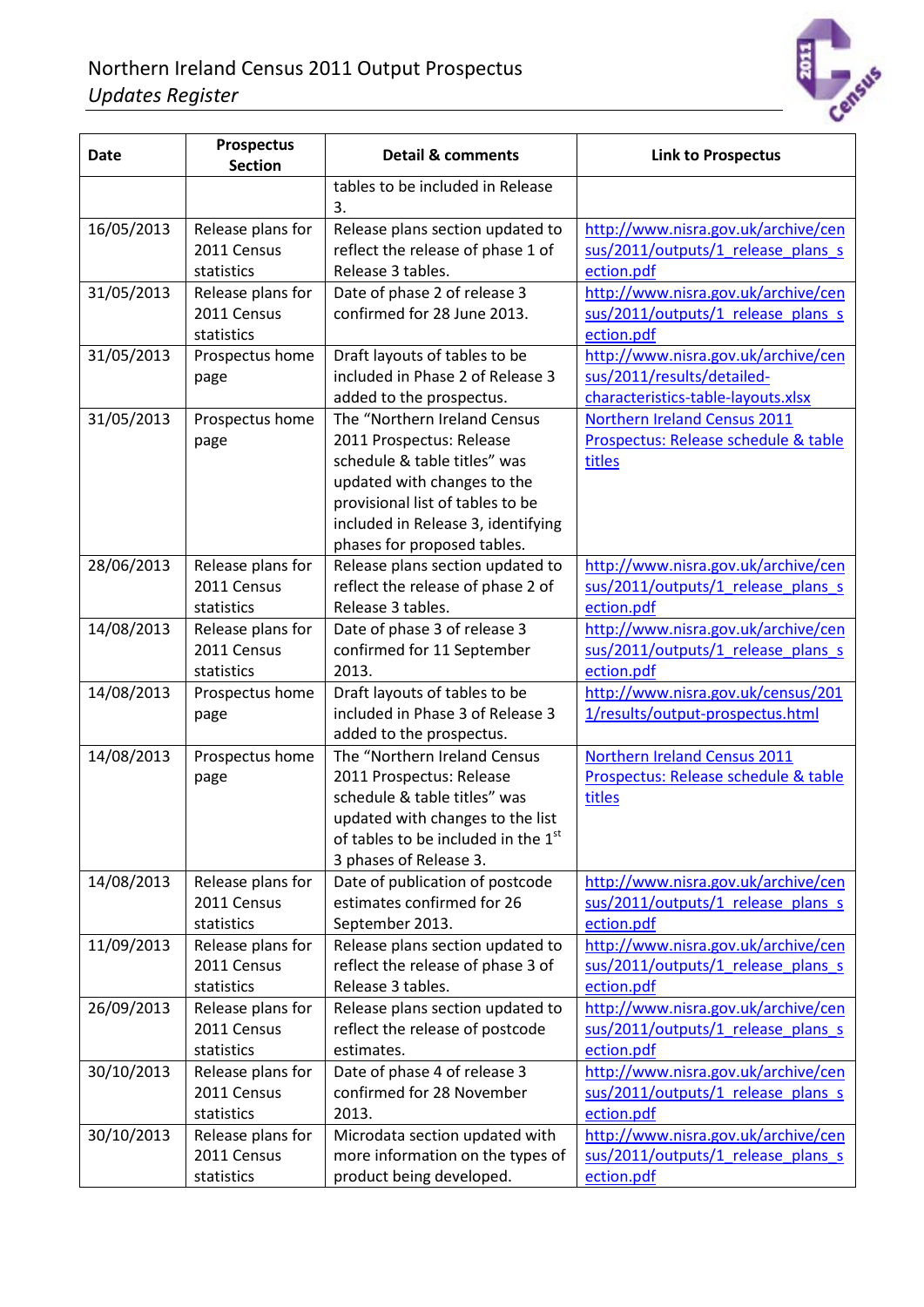

| Date       | <b>Prospectus</b><br><b>Section</b> | <b>Detail &amp; comments</b>                               | <b>Link to Prospectus</b>            |
|------------|-------------------------------------|------------------------------------------------------------|--------------------------------------|
| 28/11/2013 | Release plans for                   | Release plans section updated to                           | http://www.nisra.gov.uk/archive/cen  |
|            | 2011 Census                         | reflect the release of phase 4 of                          | sus/2011/outputs/1 release plans s   |
|            | statistics                          | Release 3 tables.                                          | ection.pdf                           |
| 04/12/2013 | Release plans for                   | Release plans section updated to                           | http://www.nisra.gov.uk/archive/cen  |
|            | 2011 Census                         | reflect the UK release 2.2.                                | sus/2011/outputs/1_release_plans_s   |
|            | statistics                          | Consisted of 22 tables on                                  | ection.pdf                           |
|            |                                     | qualifications and labour market.                          |                                      |
| 23/01/2014 | Release plans for                   | Release plans section updated to                           | http://www.nisra.gov.uk/archive/cen  |
|            | 2011 Census                         | reflect the UK release 2.3.                                | sus/2011/outputs/1 release plans s   |
|            | statistics                          | Consisted of 27 UK tables.                                 | ection.pdf                           |
| 23/01/2014 | Release plans for                   | Microdata page within the                                  | http://www.nisra.gov.uk/archive/cen  |
|            | 2011 Census                         | Release plans section updated to                           | sus/2011/outputs/1 release plans s   |
|            | statistics                          | reflect the release of the 1%                              | ection.pdf                           |
|            |                                     | teaching file.                                             |                                      |
| 20/02/2014 | Release plans for                   | Date of publication of Release 4                           | http://www.nisra.gov.uk/archive/cen  |
|            | 2011 Census                         | confirmed for 20 March 2014                                | sus/2011/outputs/1 release plans s   |
|            | statistics                          |                                                            | ection.pdf                           |
| 20/02/2014 | Prospectus home                     | Draft layouts of tables to be                              | http://www.nisra.gov.uk/census/201   |
|            | page                                | included in Release 4 added to                             | 1/results/output-prospectus.html     |
|            |                                     | the prospectus.                                            |                                      |
| 20/02/2014 | Prospectus home                     | The "Northern Ireland Census                               | Northern Ireland Census 2011         |
|            | page                                | 2011 Prospectus: Release                                   | Prospectus: Release schedule & table |
|            |                                     | schedule & table titles" was                               | titles                               |
|            |                                     | updated with the list of tables to                         |                                      |
|            |                                     | be included in Release 4.                                  |                                      |
| 20/03/2014 | Release plans for                   | Release plans section updated to                           | http://www.nisra.gov.uk/archive/cen  |
|            | 2011 Census                         | reflect the release of Release 4                           | sus/2011/outputs/1 release plans s   |
|            | statistics                          | tables.                                                    | ection.pdf                           |
| 01/08/2014 | Release plans for<br>2011 Census    | Alternative populations section                            | http://www.nisra.gov.uk/archive/cen  |
|            |                                     | updated with details of the<br>populations outputs will be | sus/2011/outputs/1 release plans s   |
|            | statistics                          | provided for.                                              | ection.pdf#page=14                   |
| 28/08/2014 | Release plans for                   | Date of release of Short-term                              | http://www.nisra.gov.uk/archive/cen  |
|            | 2011 Census                         | Residents outputs confirmed for                            | sus/2011/outputs/1 release plans s   |
|            | statistics                          | 24 September 2014. Draft layouts                           | ection.pdf#page=14                   |
|            |                                     | also available at this time.                               |                                      |
| 23/09/2014 | Release plans for                   | Alternative population section                             | http://www.nisra.gov.uk/archive/cen  |
|            | 2011 Census                         | updated to reflect the release of                          | sus/2011/outputs/1_release_plans_s   |
|            | statistics                          | Short-term Residents outputs.                              | ection.pdf#page=14                   |
| 14/10/2014 | Release plans for                   | Date of release of workplace                               | http://www.nisra.gov.uk/archive/cen  |
|            | 2011 Census                         | population tables confirmed for                            | sus/2011/outputs/1 release plans s   |
|            | statistics                          | 19 November 2014. Draft layouts                            | ection.pdf#page=14                   |
|            |                                     | also available at this time.                               |                                      |
| 14/10/2014 | Release plans for                   | Updated the reporting and                                  | http://www.nisra.gov.uk/archive/cen  |
|            | 2011 Census                         | Analysis section with details of                           | sus/2011/outputs/1 release plans s   |
|            | statistics                          | short stories available.                                   | ection.pdf#page=18                   |
| 31/10/2014 | Release plans for                   | Date of release of Daytime                                 | http://www.nisra.gov.uk/archive/cen  |
|            | 2011 Census                         | population tables confirmed for                            | sus/2011/outputs/1 release plans s   |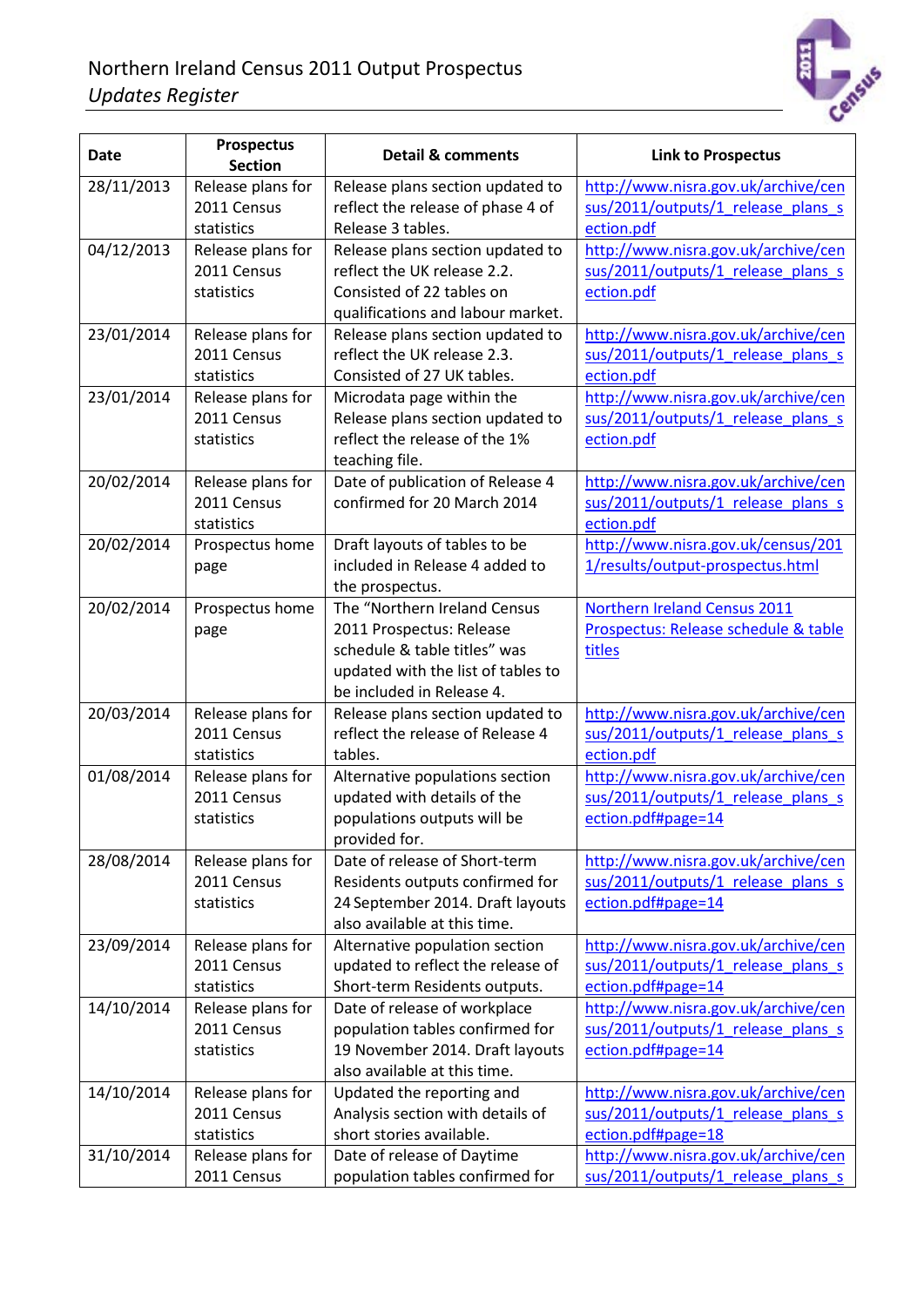

| <b>Date</b> | <b>Prospectus</b><br><b>Section</b>                                      | <b>Detail &amp; comments</b>                                                                                                                                                                                      | <b>Link to Prospectus</b>                                                                       |
|-------------|--------------------------------------------------------------------------|-------------------------------------------------------------------------------------------------------------------------------------------------------------------------------------------------------------------|-------------------------------------------------------------------------------------------------|
|             | statistics                                                               | 18 December 2014.                                                                                                                                                                                                 | ection.pdf#page=14                                                                              |
| 14/11/2014  | Prospectus home<br>page & Release<br>plans for 2011<br>Census statistics | Draft layouts of Daytime<br>population tables added to the<br>prospectus.                                                                                                                                         | http://www.nisra.gov.uk/archive/cen<br>sus/2011/outputs/1 release plans s<br>ection.pdf#page=14 |
| 02/12/2014  | Release plans for<br>2011 Census<br>statistics                           | Reference to Theme tables<br>removed from the prospectus.<br>Decision taken not to produce<br>theme tables as the content has<br>already been covered in other<br>tables and theme tables would<br>be repetitive. |                                                                                                 |
| 18/12/2014  | Release plans for<br>2011 Census<br>statistics                           | Alternative population section<br>updated to reflect the release of<br><b>Workplace and Daytime</b><br>population estimates.                                                                                      | http://www.nisra.gov.uk/archive/cen<br>sus/2011/outputs/1 release plans s<br>ection.pdf#page=14 |
| 18/12/2014  | Release plans for<br>2011 Census<br>statistics                           | Microdata information updated<br>with details on how to access the<br>secure files.                                                                                                                               | http://www.nisra.gov.uk/archive/cen<br>sus/2011/outputs/1 release plans s<br>ection.pdf#page=12 |
| 18/12/2014  | Release plans for<br>2011 Census<br>statistics                           | Updated the reporting and<br>Analysis section with details of<br>further short stories available.                                                                                                                 | http://www.nisra.gov.uk/archive/cen<br>sus/2011/outputs/1 release plans s<br>ection.pdf#page=18 |
| 29/01/2015  | Release plans for<br>2011 Census<br>statistics                           | Date of release of travel to work<br>or place of study tables<br>confirmed for 26 February 2015.<br>Draft layouts also available at this<br>time.                                                                 | http://www.nisra.gov.uk/archive/cen<br>sus/2011/outputs/1 release plans s<br>ection.pdf#page=15 |
| 04/03/15    | Release plans for<br>2011 Census<br>statistics                           | Date of release of Detailed<br>Characteristics for approximated<br>social grade, year of most recent<br>arrival in NI and internal<br>migration confirmed for 26<br>March 2015.                                   | http://www.nisra.gov.uk/archive/cen<br>sus/2011/outputs/1 release plans s<br>ection.pdf#page=7  |
| 04/03/15    | Release plans for<br>2011 Census<br>statistics                           | Date of release of Quick Statistics<br>showing characteristics of usual<br>residents who have lived outside<br>Northern Ireland for a year or<br>more confirmed for 26 March<br>2015.                             | http://www.nisra.gov.uk/archive/cen<br>sus/2011/outputs/1 release plans s<br>ection.pdf#page=6  |
| 04/03/15    | Release plans for<br>2011 Census<br>statistics                           | Date of release of Local<br>Characteristics tables for<br>approximated social grade<br>confirmed for 26 March 2015.                                                                                               | http://www.nisra.gov.uk/archive/cen<br>sus/2011/outputs/1_release_plans_s<br>ection.pdf#page=8  |
| 04/03/15    | Release plans for<br>2011 Census<br>statistics                           | Date of release of the headcount<br>and household estimates will be<br>published for Settlements<br>(Settlement 2015) in Northern<br>Ireland confirmed for 26 March                                               | http://www.nisra.gov.uk/archive/cen<br>sus/2011/outputs/1 release plans s<br>ection.pdf#page=10 |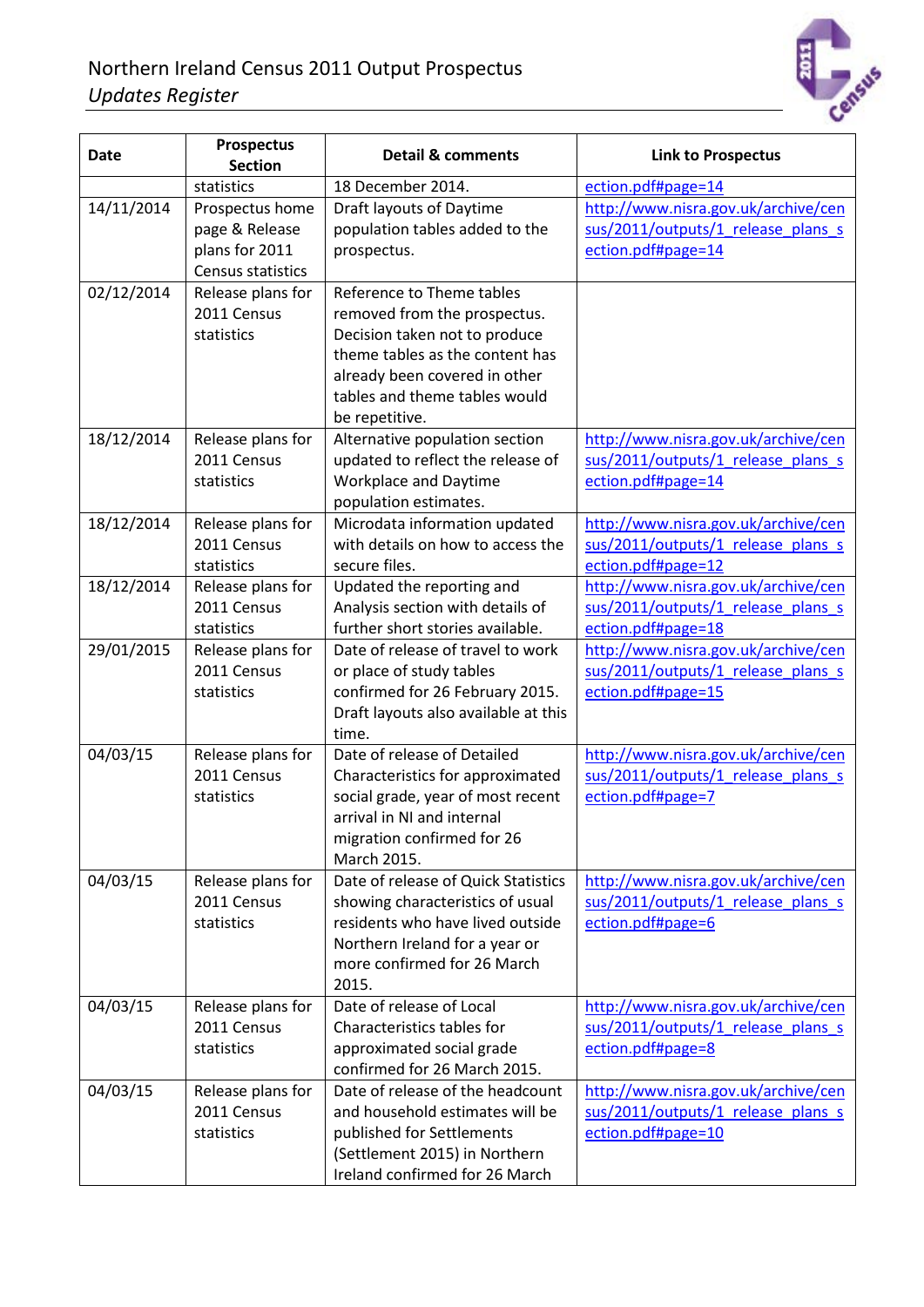

| <b>Date</b> | <b>Prospectus</b><br><b>Section</b>            | <b>Detail &amp; comments</b>                                                                                                                                           | <b>Link to Prospectus</b>                                                                       |
|-------------|------------------------------------------------|------------------------------------------------------------------------------------------------------------------------------------------------------------------------|-------------------------------------------------------------------------------------------------|
|             |                                                | 2015.                                                                                                                                                                  |                                                                                                 |
| 26/03/15    | Release plans for<br>2011 Census<br>statistics | Updated the reporting and<br>Analysis section with details of<br>further short stories available.                                                                      | http://www.nisra.gov.uk/archive/cen<br>sus/2011/outputs/1 release plans s<br>ection.pdf#page=18 |
| 26/03/15    | Release plans for<br>2011 Census<br>statistics | Updated to confirm release of<br><b>Detailed Characteristics for</b><br>approximated social grade, year<br>of most recent arrival in NI and<br>internal migration.     | http://www.nisra.gov.uk/archive/cen<br>sus/2011/outputs/1 release plans s<br>ection.pdf#page=7  |
| 26/03/15    | Release plans for<br>2011 Census<br>statistics | Updated with the release of<br><b>Quick Statistics showing</b><br>characteristics of usual residents<br>who have lived outside Northern<br>Ireland for a year or more. | http://www.nisra.gov.uk/archive/cen<br>sus/2011/outputs/1 release plans s<br>ection.pdf#page=6  |
| 26/03/15    | Release plans for<br>2011 Census<br>statistics | Updated to confirm release of<br>Local Characteristics tables for<br>approximated social grade.                                                                        | http://www.nisra.gov.uk/archive/cen<br>sus/2011/outputs/1 release plans s<br>ection.pdf#page=9  |
| 26/03/15    | Release plans for<br>2011 Census<br>statistics | Confirmation of the release of<br>the headcount and household<br>estimates for Settlements<br>(Settlement 2015) in Northern<br>Ireland.                                | http://www.nisra.gov.uk/archive/cen<br>sus/2011/outputs/1 release plans s<br>ection.pdf#page=10 |
| 26/06/2015  | Release plans for<br>2011 Census<br>statistics | Date of release of the key<br>statistics for Settlements<br>(Settlement 2015) in Northern<br>Ireland confirmed for 30 July<br>2015.                                    | http://www.nisra.gov.uk/archive/cen<br>sus/2011/outputs/1 release plans s<br>ection.pdf#page=10 |
| 01/07/2015  | Release plans for<br>2011 Census<br>statistics | Date of release of the population<br>and household estimates for<br>District Electoral Areas in<br>Northern Ireland confirmed for<br>30 July 2015.                     | http://www.nisra.gov.uk/archive/cen<br>sus/2011/outputs/1 release plans s<br>ection.pdf#page=11 |
| 30/07/2015  | Release plans for<br>2011 Census<br>statistics | Confirmation of release of the<br>key statistics for Settlements<br>(Settlement 2015) in Northern<br>Ireland.                                                          | http://www.nisra.gov.uk/archive/cen<br>sus/2011/outputs/1_release_plans_s<br>ection.pdf#page=10 |
| 30/07/2015  | Release plans for<br>2011 Census<br>statistics | Confirmation of release of the<br>population and household<br>estimates for District Electoral<br>Areas in Northern Ireland.                                           | http://www.nisra.gov.uk/archive/cen<br>sus/2011/outputs/1 release plans s<br>ection.pdf#page=13 |
| 15/10/2015  | Release plans for<br>2011 Census<br>statistics | Release of the Combined Grid<br>Square Product at 9.30am.                                                                                                              | http://www.nisra.gov.uk/archive/cen<br>sus/2011/outputs/1 release plans s<br>ection.pdf#page=13 |
| 11/11/2015  | Release plans for<br>2011 Census<br>statistics | General document maintenance,<br>for example, replacing out-of-<br>date hyperlinks.                                                                                    | http://www.nisra.gov.uk/archive/cen<br>sus/2011/outputs/1_release_plans_s<br>ection.pdf         |
| 11/11/2015  | About the<br>Northern Ireland                  | General document maintenance,<br>for example, replacing out-of-                                                                                                        | http://www.nisra.gov.uk/archive/cen<br>sus/2011/outputs/2 section about t                       |